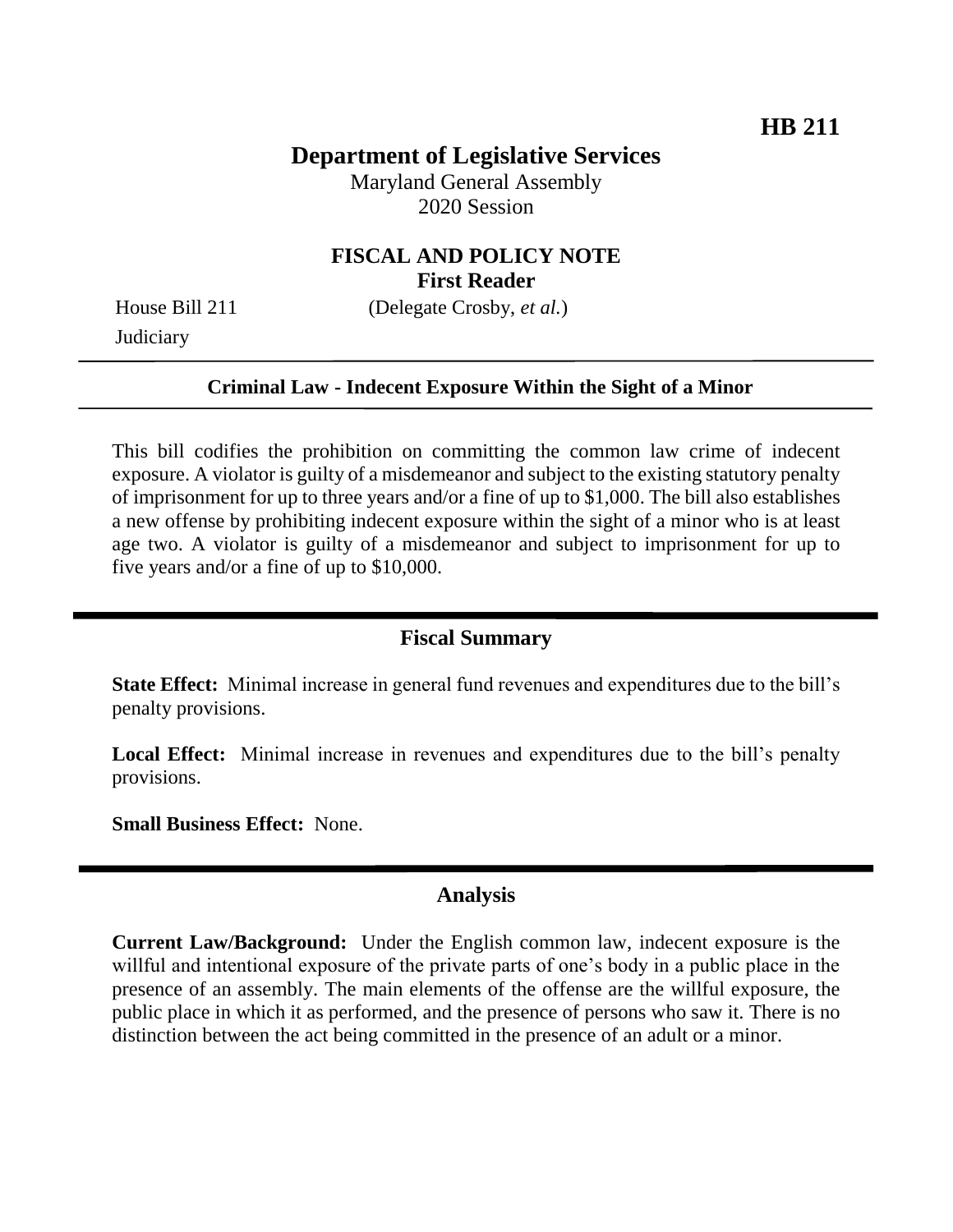The Judiciary advises that in fiscal 2019, there were 709 violations of indecent exposure filed in the District Court, which resulted in 90 convictions. There were an additional 191 violations filed in the circuit courts, resulting in 57 convictions.

**State Revenues:** General fund revenues increase minimally as a result of the bill's monetary penalty provisions from cases heard in the District Court.

**State Expenditures:** General fund expenditures increase minimally as a result of the bill's incarceration penalties due to people being committed to State correctional facilities for longer periods of time and increased payments to counties for reimbursement of inmate costs. The number of people convicted of this proposed crime is expected to be minimal.

Persons serving a sentence longer than 18 months are incarcerated in State correctional facilities. Currently, the average total cost per inmate, including overhead, is estimated at \$3,800 per month. Persons serving a sentence of one year or less in a jurisdiction other than Baltimore City are sentenced to local detention facilities. For persons sentenced to a term of between 12 and 18 months, the sentencing judge has the discretion to order that the sentence be served at a local facility or a State correctional facility. The State provides assistance to the counties for locally sentenced inmates and for (1) inmates who are sentenced to and awaiting transfer to the State correctional system; (2) sentenced inmates confined in a local detention center between 12 and 18 months; and (3) inmates who have been sentenced to the custody of the State but are confined in or who receive reentry or other prerelease programming and services from a local facility.

The State does not pay for pretrial detention time in a local correctional facility. Persons sentenced in Baltimore City are generally incarcerated in State correctional facilities. The Baltimore Pretrial Complex, a State-operated facility, is used primarily for pretrial detentions.

**Local Revenues:** Revenues increase minimally as a result of the bill's monetary penalty provisions from cases heard in the circuit courts.

**Local Expenditures:** Expenditures increase minimally as a result of the bill's incarceration penalties. Counties pay the full cost of incarceration for people in their facilities for the first 12 months of the sentence. Per diem operating costs of local detention facilities have ranged from approximately \$40 to \$170 per inmate in recent years.

## **Additional Information**

**Prior Introductions:** None.